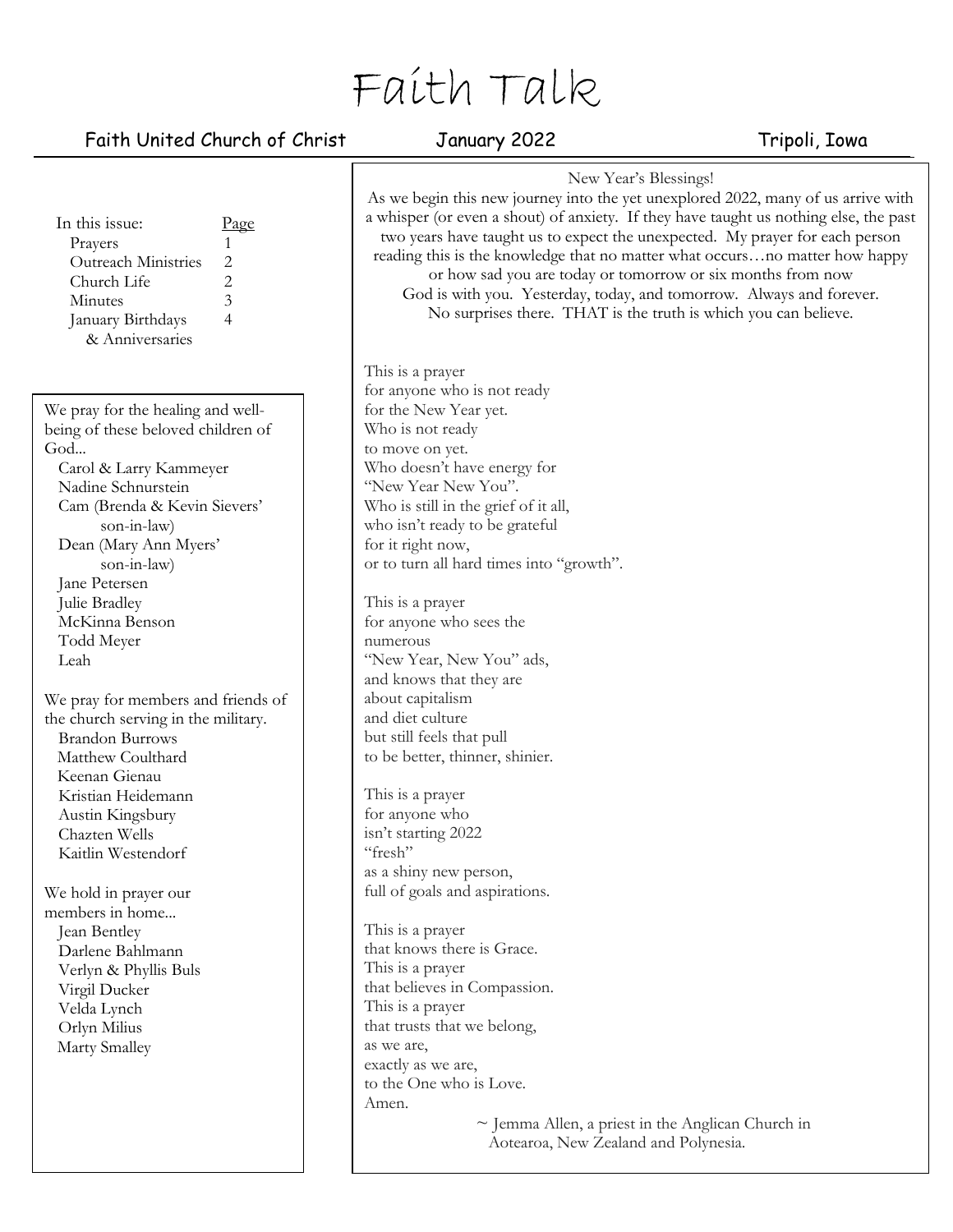#### **Outreach Ministries**

In November, **His Hands Food Pantry** in Oran served 79

households (231 individuals) and distributed 7,036 pounds of product. His Hands serves residents of Denver, Fairbank, Frederika, Maynard, Oran, Randalia, Readlyn, Sumner, Tripoli, and Westgate. Tuesday nights, 5-8 pm. Friday mornings, 9-noon. If you have questions or an immediate need, contact Pantry directors, Roger at 563.920.8522, or Mary at 563.920.3857.

We received the following from the **Helping Hands Clothing Closet** located at 2028 Viking Avenue in Sumner: November was busy month for Helping Hands Clothing Closet with 241 client visits. As always, we can use donations of blankets, bedding, new underwear and socks, winter coats and boots. We are still in need of new or gently used winter clothing and boots for children. Thank you for all donations and thank you to our terrific volunteers.

Need help with your heating bill or your water bill? Contact the Karen Henry of the **Northeast Iowa Community Action Corporation** at 563.387.4924 or email. Look for additional information on the north bulletin board in the narthex.



Each [year I am o](about:blank)verwhelmed by the kind gestures, beautiful notes, and generosity of the members and friends of Faith United Church of Christ. I am so blessed to have each of you in my life and humbled that you allow me to be a part of yours. The Advent/Christmas seasons are very special and there are so many folks who add their special touches to make the weeks memorable for all. First, I thank Barb Rich who continued to move through all of the preparations and changes and last-minute requests with a smile – I could not have done it without you! Steve & Barb, thank you for your continued dedication to bringing our worship to the sanctuary screen and also to those unable to attend in person. To the leaders, teachers, and students, you gifted the congregation with the ability to pause and soak in the true meaning of Christmas with music, readings, and worship volunteers who were eager to greet, usher, and gather up the offerings. Conrad & Roger, thank you for your quick study that allowed that Children's Sunday to be shared with all. Once again our musicians were outstanding in sharing so many cherished pieces for our listening ears. Whether you were one who decorated the sanctuary, Fellowship Hall, or Ed Wing; erected our outside manger scene; lit Advent candles; read scripture; prepared goodies; welcomed longtime members and new visitors; worshipped on Sunday mornings or the Blue Christmas or Christmas Eve services, thank you for being a part of this celebration of the arrival of God's Son into our world. May the light shine among us all year long!

> In gratitude and love, Pastor Marilyn

Thank you for the generous Christmas gift and to everyone who stopped in to wish me a Merry Christmas. As I was reflecting on the past year, I can't thank members of Faith enough for the kindness you have showed to me during the death of my sister and my injury. My heart is grateful for each of you.

Barb Rich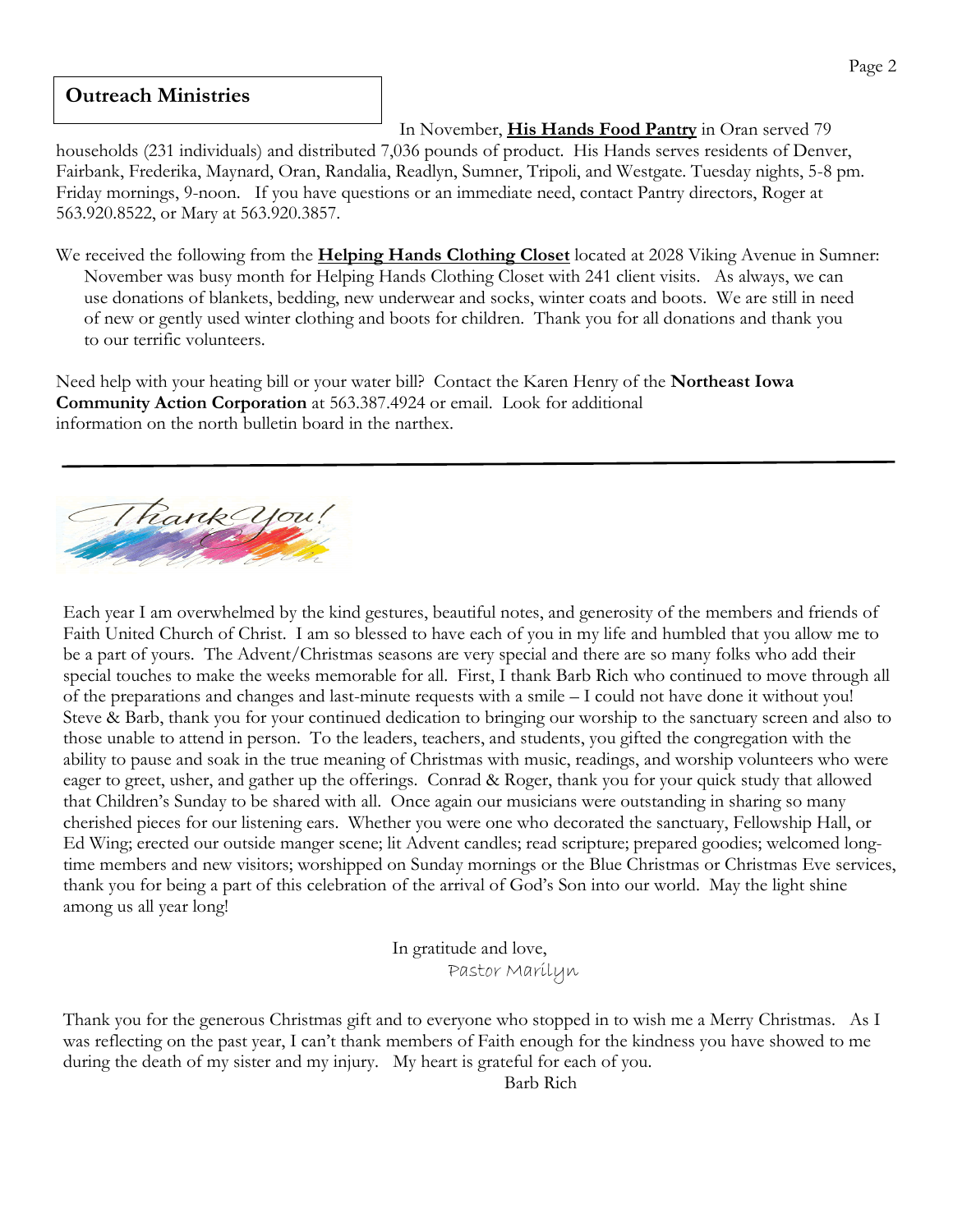#### Faith United Church of Christ Council Meeting Minutes December 6, 2021

Members in Attendance: Roger Goudschaal, Lisa Chapin, Beth Goudschaal, Kara Marsh, Vicki Oleson, Keith Stahlhut, Eli Bahrenfuse, Steve Hill, Conrad Marsh, and Jerry Lahmann.

Council Members Absent: Ashley Penrod, and Dean Shinstine.

Also Present: Pastor Marilyn and Barb Hill.

Present via Zoom: Brenda Shinstine.

The meeting was opened with a prayer by Pastor Marilyn.

The meeting was called to order by Roger Goudschaal.

Additions to the Agenda: November 21, 2021 council meeting minutes.

Approval of the Minutes: Motion by Beth Goudschaal to approve the minutes of the November 1, 2021 regular meeting, seconded by Vicki Oleson, motion carried. Motion by Steve Hill to approve the minutes of the November 21, 2021 council meeting, seconded by Kara Marsh, motion carried.

Treasurer Report: Motion by Keith Stahlhut to approve the November report as stated, seconded by Beth Goudschaal, motion carried.

Trustee Report: The Trustees will meet after church on Sunday, December 12 to discuss the 2022 budget. The boiler has been inspected. There was discussion about the water softener using a lot of salt. Beth Goudschaal made a motion to back pay Steve Hill for running the live stream equipment per the November 2, 2020 council minutes, seconded by Kara Marsh, motion carried. Per the November 2, 2020 council minutes, whomever is running the live stream equipment will be paid \$50 per time.

Elder Report: Head ushers for the month of December are Jerry Lahmann and Dean Shinstine. The Sunday school will be doing the worship service on Sunday December 19. They will also be hosting Fellowship time.

Liaison Report: There was discussion about removing shrubs around the church before the tuckpointing will take place. A thank you will be sent to Kenny Hennings for his help trimming the tress at Faith Cemetery.

Pastor's Report: Marilyn thanked Roger Goudschaal for filling in the pulpit while she was away. Marilyn is reading a chapter a day from the Gospel of Luke. There will be a Blue Christmas service on December 21 at 7 pm. There will be a Candle Light service on December 27 at 7 pm, communion will be served.

### Old Business: None.

New Business: The Annual meeting will be Sunday, January 16, 2022 during the worship service. Outgoing council members are Roger Goudschaal, Steve Hill, Ashley Penrod and Dean Shinstine.

Motion to adjourn by Conrad Marsh, seconded by Beth Goudschaal, motion carried.

The meeting was closed with the Lord's Prayer.

Respectfully submitted, Lisa Chapin